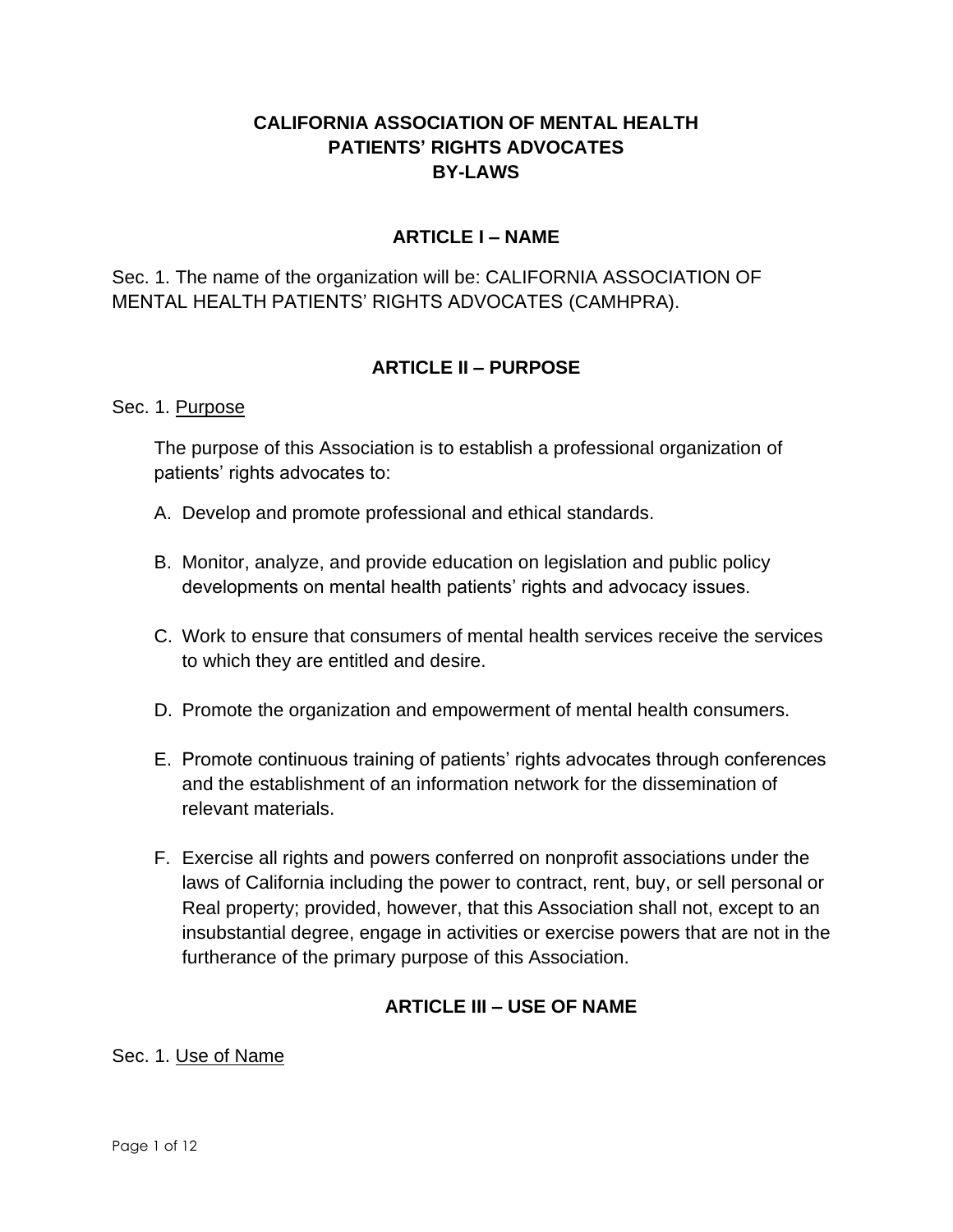No member shall use the name of the Association to oppose policies or programs of the Association or use the Association's name to promote policies or programs not agreed upon by the Association's established channels used to change a policy or program.

#### Sec. 2. Individual Rights

The freedom of speech of an individual member to state their personal opinion in their own name is not abridged.

## **ARTICLE IV - MEMBERSHIP**

#### Sec. 1. Membership

### A. General Membership:

The primary General Membership shall consist of persons who are Patients' Rights Advocates according to the provisions of the Welfare and Institutions Code, Sections 5500 – 5550 Inclusive. Patients' Rights Advocates, employed or contracted designated pursuant to the statute, shall be automatically eligible for CAMHPRA membership without need for submitting an application.

In addition to those General Members previously identified, the Board of Directors shall create and charge a membership committee to review applications and recommend General Memberships to the Board of Directors for individuals who are associated with independent advocacy organization that are consistent with the purposes set forth in CAMHPRA's Advocacy Principles. These General Members shall be referred to as Independent Advocacy Organizations General Members.

B. Associate Membership:

Individual consumers, consumer advocates, and attorneys who are not affiliated with an independent advocacy organization but whose advocacy philosophy is consistent with CAMHPRA Principles shall be eligible for Associate Membership upon submission of an application and approval by the majority vote of the Board of Directors.

C. Termination and Renewal: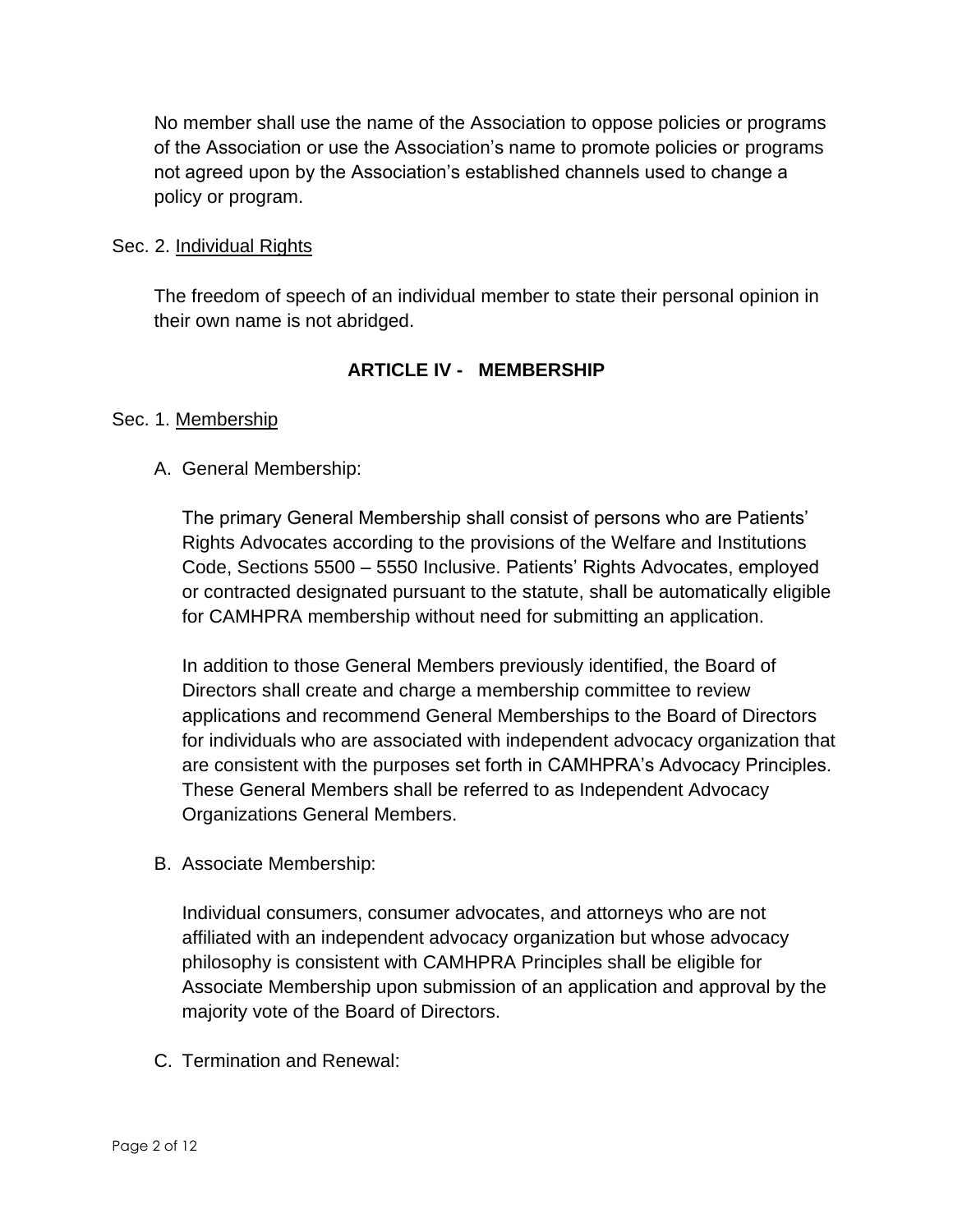- 1. Termination. A member whose dues remain unpaid after the due date shall be dropped from membership.
- 2. Renewal. Terminated memberships shall be renewed upon payment of current annual dues.
- D. Suspension of Membership

Any member who violates Article III (Use of Name) may be suspended or expelled from membership by Board of Directors, with at least three-fourths of the Board concurring that a violation has occurred. Suspension shall be for a period of one year.

## Sec. 2. Dues

A. The annual dues of all members shall be established by the Board of Directors. Upon approval of the Treasurer, payment of dues may be prorated based on when the application for membership is approved.

#### Sec. 3. Voting and Other Rights of Members

All General Members shall have voting rights. The property, voting, and other rights, interests, and privileges, if any, of each General Member shall be equal. No General Member shall hold more than one General Membership in the Association. No General Member shall have any property, voting, or other interest in the assets or of the affairs of this Association except as expressly provided in these By-Laws.

Associated Members shall not have voting rights.

# **ARTICLE V – OFFICERS**

### Sec. 1. Officers

There shall be a President, Vice President, Secretary and Treasurer. The President and Vice President must be from different regional coalitions.

### Sec. 2. Duties

- A. PRESIDENT: The President of the Association shall:
	- 1. Be the Chief Officer of the Association and shall, subject to the control of the Board of Directors, supervise the affairs of the Association.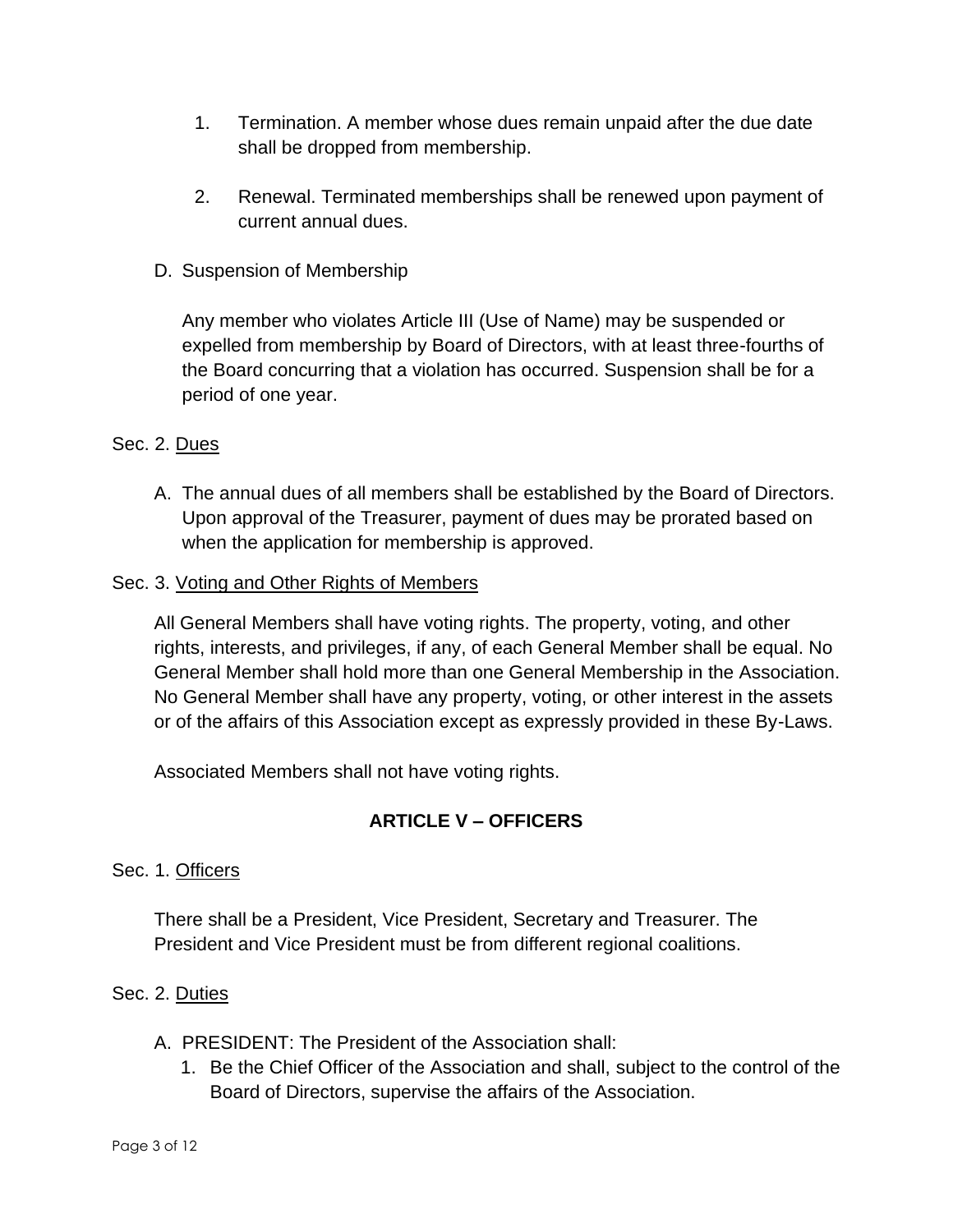- 2. Preside at all meetings of the Board of Directors and the members.
- B. VICE PRESIDENT: The Vice President of the Association shall perform all duties of the President in the absence, inability, or refusal to act of the President, and shall perform other such duties as prescribed by the Board of Directors.
- C. SECRETARY: The Secretary shall:
	- 1. Certify and keep at the principal office of the Association the original or a copy of the current by-laws as amended or altered by the membership.
	- 2. Keep at the principal office of the Association and at such other place as the Board may determine, a book of the minutes of all meetings of the Board of Directors and the membership, recording therein the time and the place of holding, whether regular or special, and if special, how called, now notice thereof was given, the names of those present at the meetings of the Board of Directors.
	- 3. Disseminate minutes to members upon request.
	- 4. Publish for all members the meeting schedule.
	- 5. Keep a record of absences of Board members and notify any members if they have to resign.
- D. TREASURER: The Treasurer shall:
	- 1. Have charge and custody of, and be responsible for, all funds and securities of the Association, and deposit all such funds in the name of the Association in such banks, trust companies, or other depositories as shall be selected by the Board of Directors.
	- 2. Receive and give receipt for monies due and payable to the Association from any source.
	- 3. Disburse or cause to be disbursed the funds of the Association as may be directed by the Board of Directors, taking proper vouchers for such disbursements, gains, and losses. The Treasurer can sign checks with the consent of the President.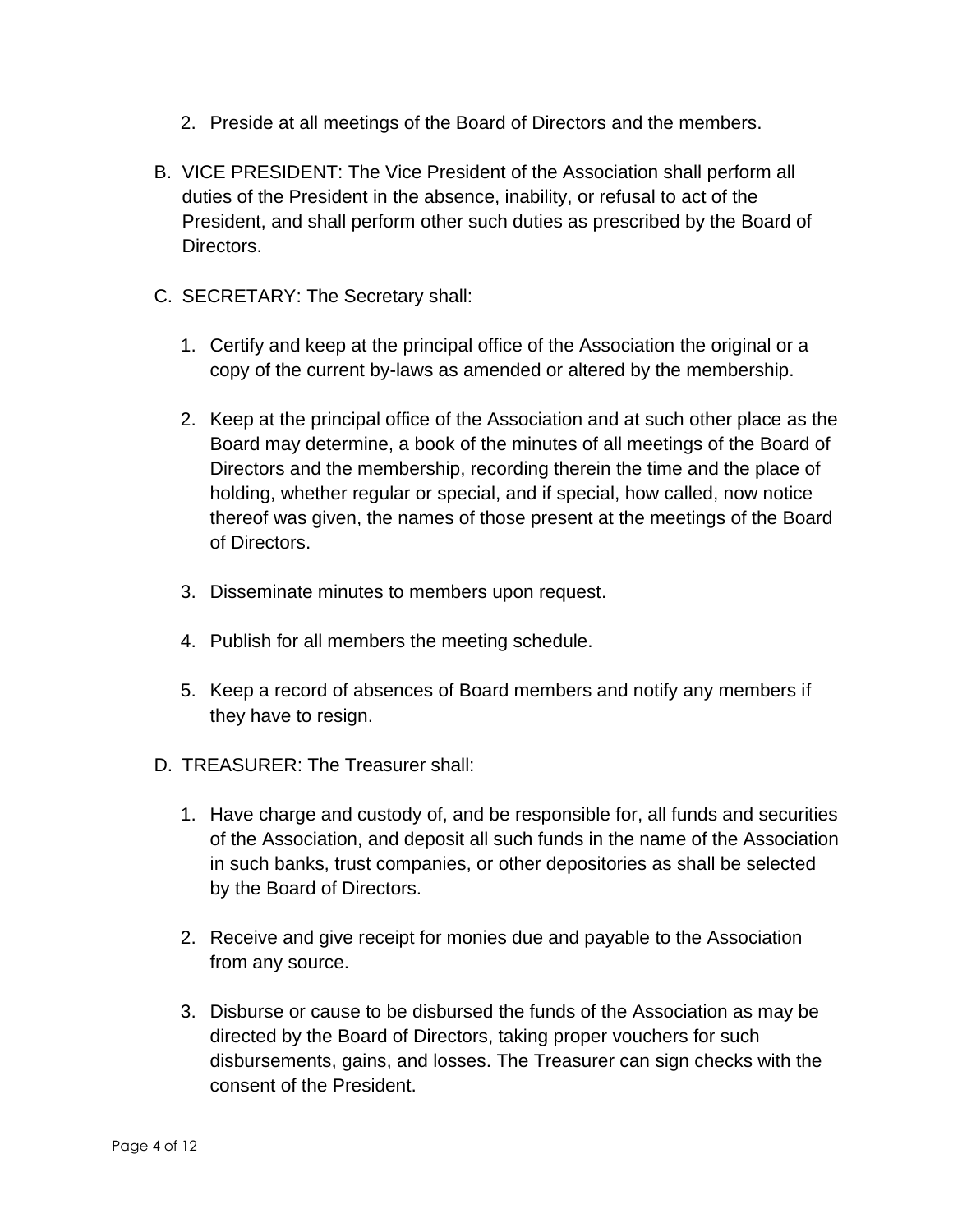- 4. Render to the President and Directors, whenever requested, an account of any or all financial transactions and of the financial condition of the Association.
- 5. Prepare, or cause to be prepared, and certify, or cause to be certified, the financial statements to included in any required reports. This shall include all required Federal and State tax returns and non-profit corporation filings required by the State of California.

### Sec. 3. Tenure

All officers shall take office at the Annual Meeting. All officers shall serve for a term of two years or until their successors are elected and assume office.

- A. REMOVAL. Any officer may be removed by a three-fourths vote of the Board of Directors.
- B. RESIGNATION. Any officer may effectively resign upon a 30-day notice by giving written notice to the Board of Directors unless such notice specifies a later effective date.
- C. VACANCIES. A vacancy is created when an officer ceases to be a voting member of the Association as described in Article IV. A vacancy in office shall be filled for the unexpired term by appointment by the Board of Directors.

# **ARTICLE VI BOARD OF DIRECTORS**

### Sec. 1. Board of Directors

- A. MEMBERSHIP AND DUTIES. The board of Directors shall be composed of up to 17 directors.
	- a) Four (4) Executive Officers elected by the general membership
	- b) One (1) elected representative from each of the four (4) regional coalitions
	- c) The immediate past president of the CAMHPRA Board of Directors
	- d) Up to four (4) at large directors
	- e) Up to four (4) emeritus advocate directors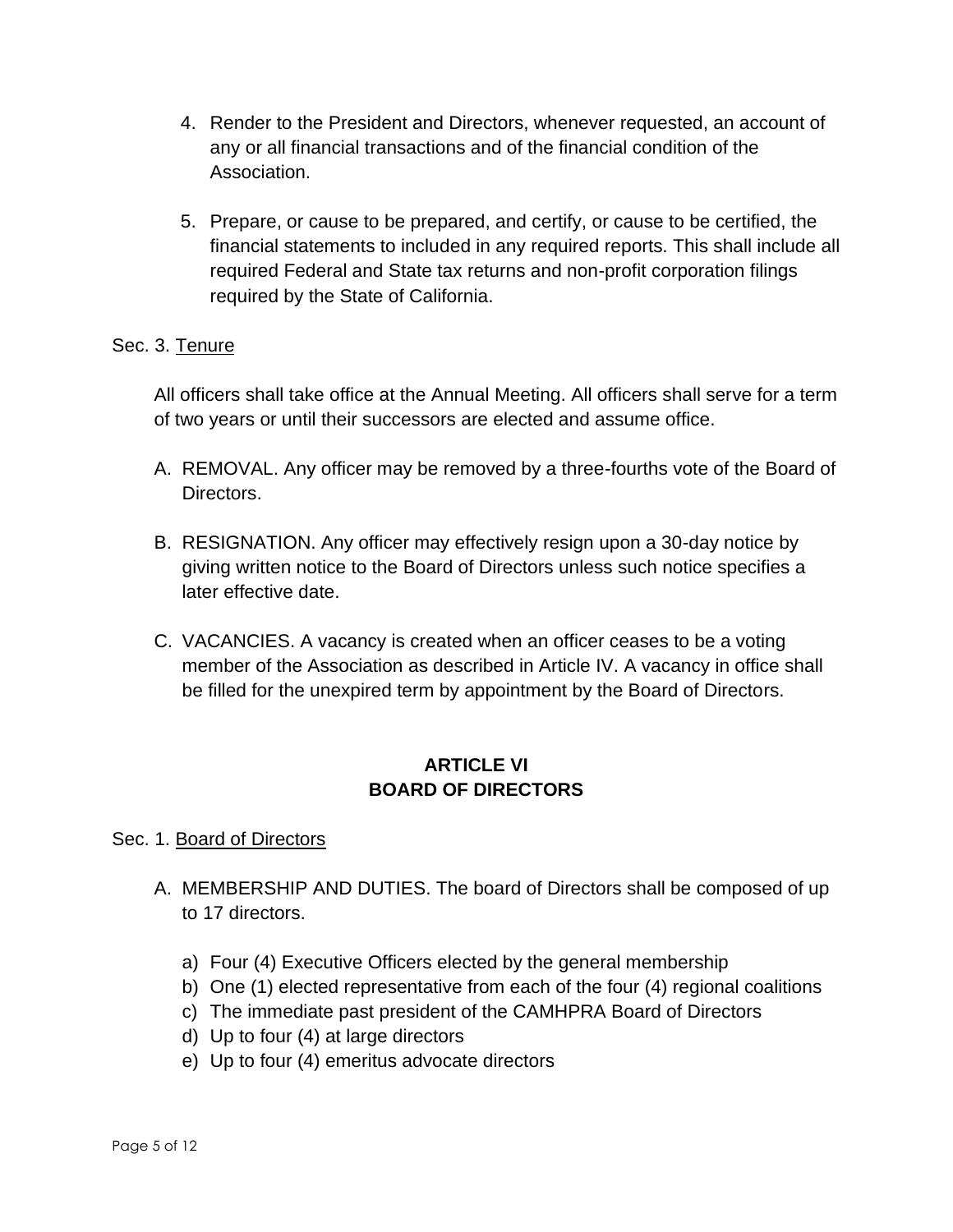Title IX members shall constitute a majority of the Board. CAMHPRA encourages the selection of clients and other independent members in every category of Board member. At least two (2) Board members shall be clients.

It shall manage the business and affairs of the Association and exercise all proper corporate powers in conformity with the policies and programs of the Association. It shall be subject to the orders of the membership and none of its actions shall conflict with the action taken by the membership at properly called regular and special meetings.

In the event an elected regional representative cannot attend a board meeting, an alternate advocate from the regional coalition can be selected to attend. The selection needs to be confirmed in writing by the Coalition chair to the Board chair.

- B. REGIONAL REPRESENTATIVES. Each of the four regional Coalitions (Far Northern, Bay Area, Central Valley, and Southern) of patients' rights advocates shall elect one representative to the Board of Directors for a term of one (1) year at or prior to the annual meeting of the Association.
- C. PAST PRESIDENT. The immediate past president of CAMHPRA shall serve a term that coincides with that of the president.

If for some reason the president resigns during the term, the past president shall remain on the Board until the original term expires. If for some reason the past president resigns midterm or chooses not to continue serving on the Board or does so in another designated position (other officer or regional representative), the position of immediate past president shall revert to an atlarge director position with a one (1) year term until such a time as there is again an immediate past president to fill this position.

- D. AT-LARGE DIRECTORS. The CAMHPRA Board of Directors shall elect up to four (4) CAMHPRA members to serve as at-large directors for a term of one (1) year, commencing at the annual meeting, to serve on the Board of Directors.
- E. EMERITUS ADVOCATE DIRECTORS. Retired or former Title 9 advocates with at least ten (10) years of experience as a county patients' rights advocate and five (5) years of service as a member of the CAMHRPA Board of Directors.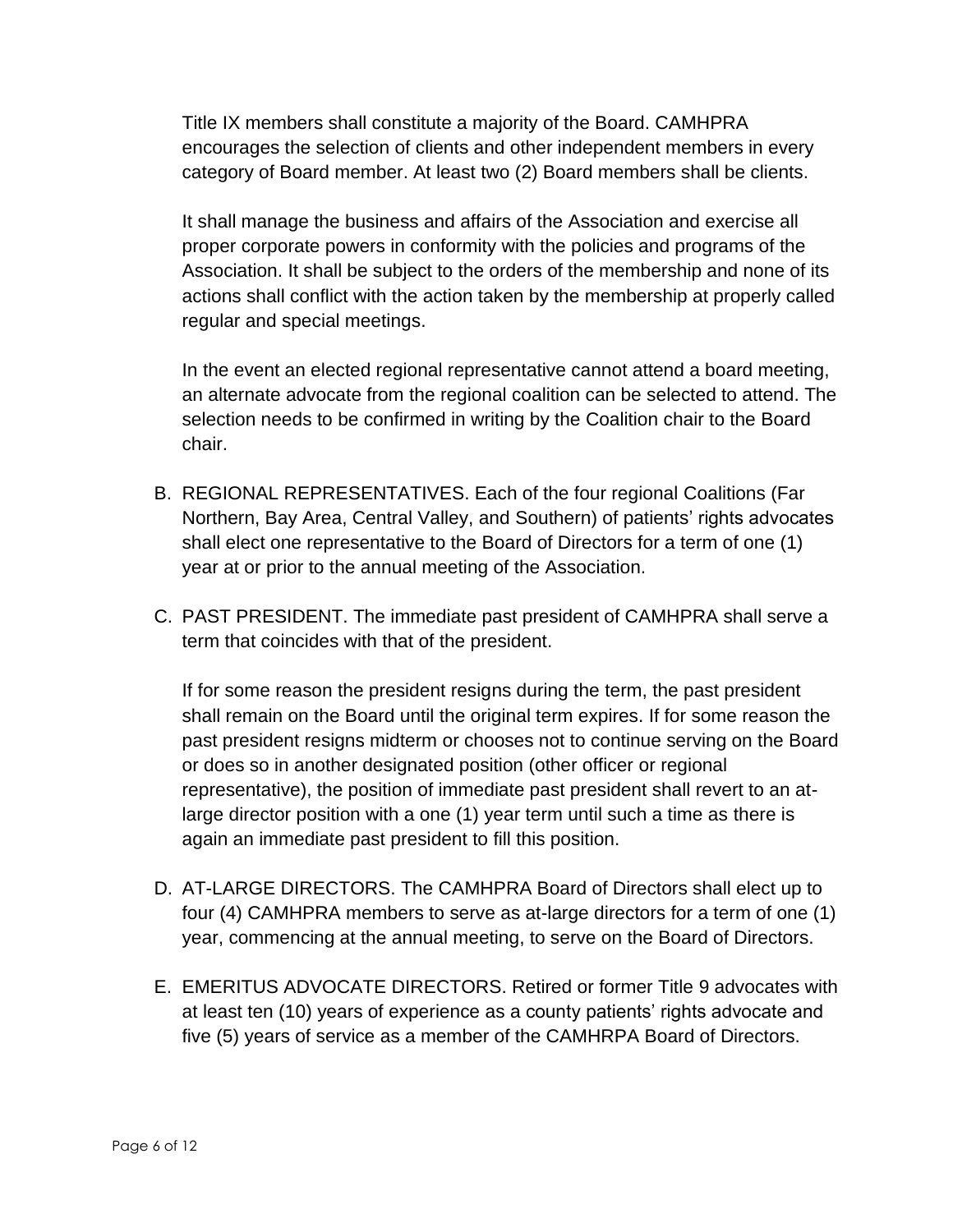The CAMHPRA Board of Directors shall elect up to four (4) emeritus advocate directors for a term of one (1) year, commencing at the annual meeting, to serve on the Board of Directors.

### Sec. 2. Board Meetings

A. SPECIAL MEETINGS. Special meetings may be called at any time by the President or upon written request of two members of the Board of Directors. At least 24-hour notice will be given to all Board members of special meetings. Telephone meetings may be held at the discretion of the President.

## B. QUARTERLY MEETINGS:

- 1. The Secretary of the Association or other person designated by the President shall deliver notice of the time and place of regular Board meetings to each member at least 30 days prior to the day of the meeting. The notice shall be addressed to each director at the address shown on the books of the Association. Notice shall specify the place, day, and hour and general nature of business to be transacted.
- 2. Quarterly Board Meetings: Division into "General" and "Executive" sessions
	- a) General Session: Board business to include attendance, approval of minutes, Treasurer's report, coalition reports, other board business, e.g. PRAT luncheon, etc.
	- b) Executive Session: In-depth discussion of any sensitive issues raised by coalition reports, positions on legislation, potential litigation, presentations by other organizations that may be sensitive, etc.
- C. ANNUAL MEETINGS/OFFICER ELECTIONS AT PRAT:
	- 1. The Annual Board Meeting at PRAT is designated as an "Open" meeting.

### D. ATTENDANCE AT BOARD MEETINGS

- 1. Quarterly Meetings
	- a) It is the responsibility of all board members: executive officers, coalition representatives, at-large directors, and emeritus directors, to make every effort to attend quarterly board meetings.
	- b) All Title 9 PRAs (CAMHPRA members and non-CAMHPRA members) may attend quarterly board meetings.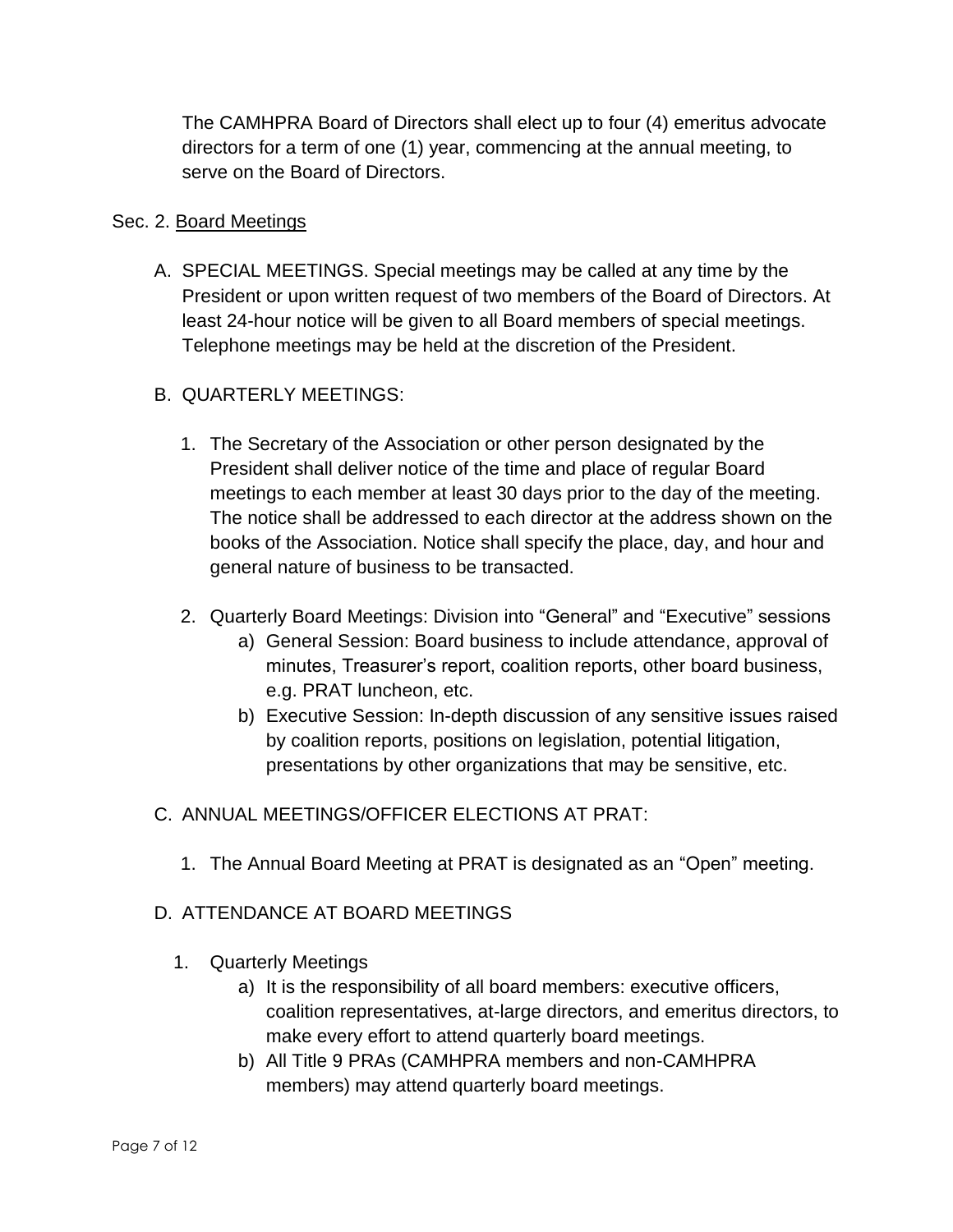- c) Non-CAMHPRA/non-PRAs who are asked by the Board to conduct presentations to or consult with the board on specific matters may, with the permission of the Board, be permitted to attend all or part of the General and Executive Sessions.
- d) Non-CAMHPRA/non-PRAs who request to attend in advance of a CAMHPRA board meetings may, with the express permission of the Board, attend the General Session and/or Executive Session.
- 2. Annual Meetings/Officer Elections at Patients' Rights Advocacy Training (PRAT)

All CAMHPRA members and all Title 9 PRAs who are not yet members are welcome to attend in order to encourage participation in elections and foster the interest of new PRAs in joining CAMHPRA.

- E. QUORUM: A majority of the current members of the Board of Directors shall constitute a quorum.
- F. ABSENCES: The total of two absences of representation from a regional Coalition shall constitute a resignation for the Representative of that region.

Two total absences of an independent advocacy organization member representative in a year shall constitute a resignation of the director so absent. The director shall be so notified in writing.

- G. RESIGNATIONS: Any director may resign upon 30 days written notice to the President by any officer unless the notice specifies a later effective date for the resignation.
- H. VACANCIES: A vacancy of a regional coalition Representative and/or independent advocacy organization member representative shall be filled by its respective constituency. Vacancies shall be filled within 30 days.
- I. STAFF: The Board of Directors may appoint and/or hire an executive director and other such administrative staff as the business of the Association may require.

# Sec. 3. Committees

The Association shall have such standing and ad hoc committees as may from time to time be deemed necessary by the President and with the approval of the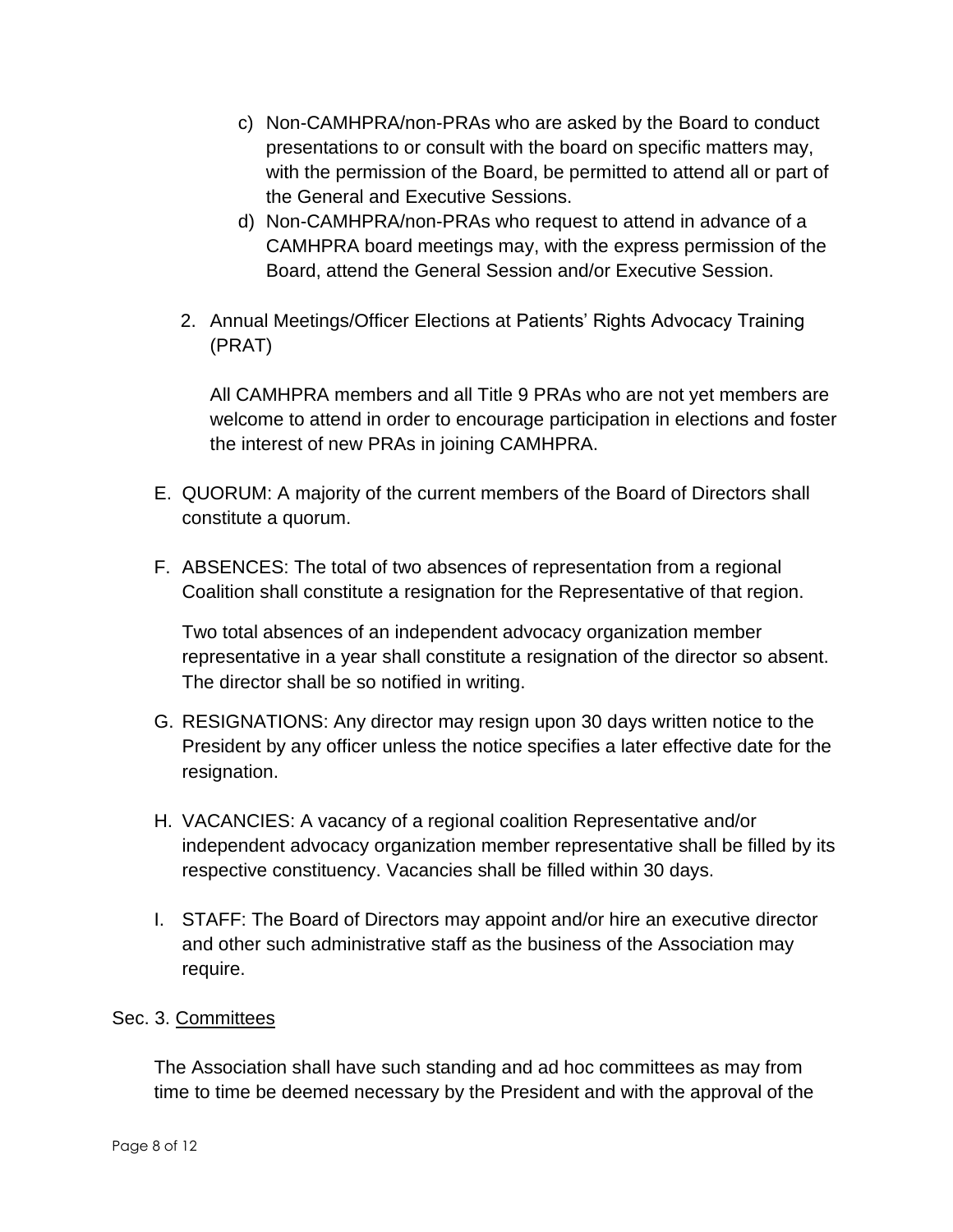Board of Directors, or at the direction of the members at annual or special membership meetings.

## Sec. 4. Lobbying

(This section to include wording on who will be responsible for signing letters in support or in opposition to State or Federal legislation or other proposed government action such as proposals before Boards of Supervisors, Mental Health Boards, etc. This will state who will accept responsibility when some officers are prohibited, even as an officer from an independent association, from being actively involved in lobbying efforts. This section would clarify who on the Board shall assume responsibility for signing lobbying correspondence.)

# **ARTICLE VII – ELECTIONS**

# Sec. 1. Elector of Directors and Officers

- A. Officers and Board members shall be elected by written ballot at the annual meeting by the members. Directors who are representatives as defined in Article VI, Section 1B shall be elected by the respective constituents.
- B. In the event of extreme and unforeseen circumstances warranting state and local governments to impose restrictions prohibiting large in-person gatherings to ensure public health and safety (e.g., a pandemic or natural disaster), the Board of Directors shall be invested with the authority upon a majority vote of the members convened at a regular special meeting, a quorum being present, to approve the delay or temporary suspension of the procedures set forth in Section 1-A above. Election of Executive Officer (President, Vice President, Treasurer, and Secretary) shall be conducted via electronic communication with the voting membership using the statewide patients' rights listserv [\(pras.lists@disabilityrightsca.org\)](mailto:pras.lists@disabilityrightsca.org). The delay or temporary suspension shall continue until such time as large, in-person gatherings may resume. During the interim, the following election procedures for Executive Officers to the Board of Directors shall be in effect:
	- 1. The current Secretary to the Board of Directors shall send a message notifying the current membership with voting privileges that due to an extreme and unforeseen circumstance, the Board of Directors is invoking the authority to establish interim election procedures for Executive Officers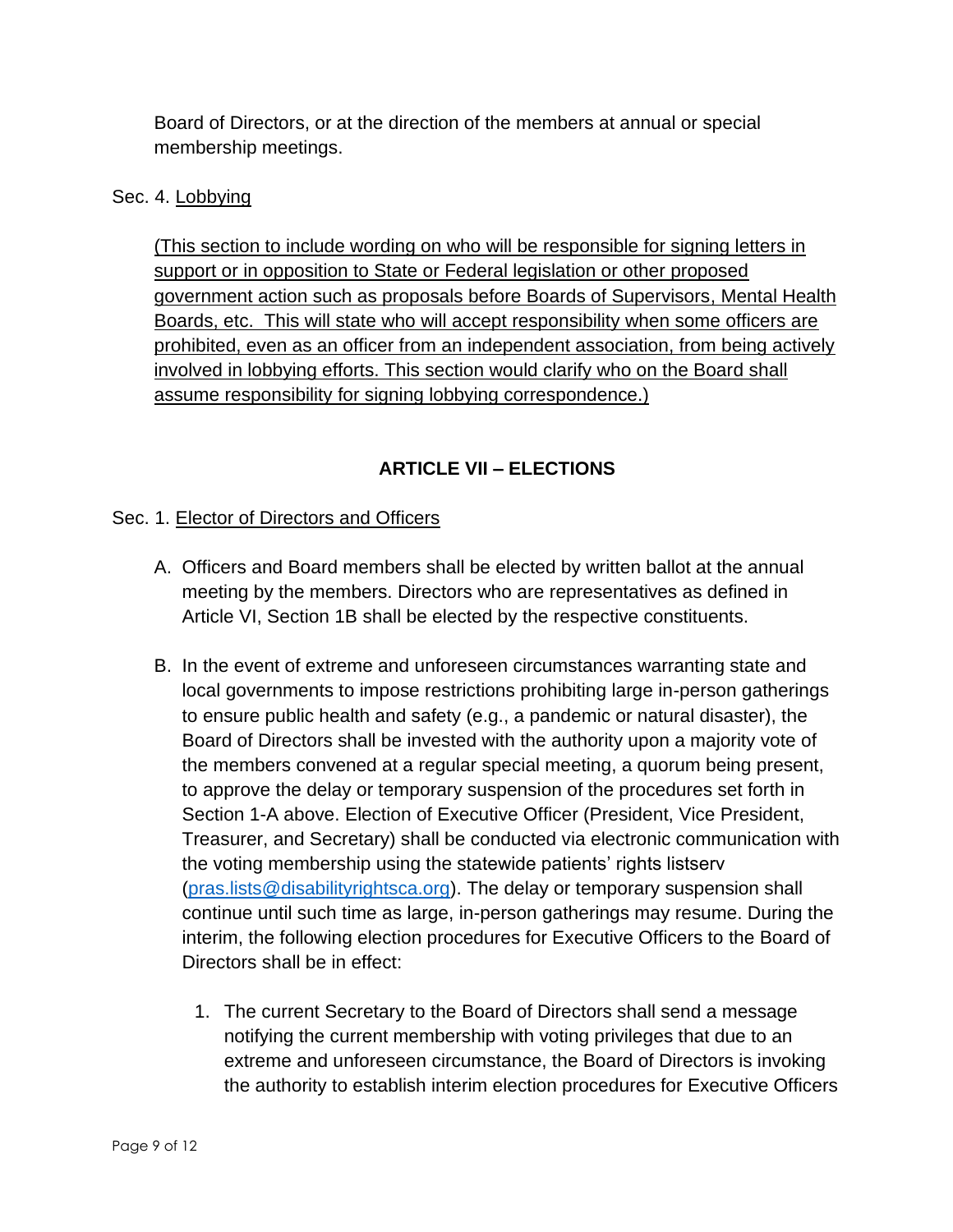to the Board of Directors.

- 2. The Secretary's message shall include a request of members to volunteer or submit nominations to stand for election to Executive Officer seats on the Board of Directors. Members of the current Board of Directors may also suggest candidates or volunteer to stand for re-election to their current Executive Officer seats or another seat.
- 3. Members shall have 30 days to volunteer or submit nominations to stand for election for an Executive Officer seat on the Board of Directors.
- 4. If members fail to volunteer or submit nominations for each Executive Order position, the current Board of Directors shall attempt to recruit members to stand for election to fill Executive Officer seats for which nominations were not submitted. The Secretary shall contact each person, who was nominated or volunteered, to confirm their willingness to stand for election.
- 5. The current Board of Directors shall compose and approve a slate of candidates for Executive Officers from the list of nominees and volunteers submitted to the Secretary. Approval of the slate shall require two-thirds vote of the current Board members. The approval may be accomplished via electronic communication among the Board members.
- 6. The Secretary shall send the slate of candidates along with a brief biography of each to the membership for their votes.
- 7. Elections shall require a 50% + 1 majority of active members based on the most current membership roster. Members shall have 30 days to submit their votes to approve or disapprove the slate of candidates.
- 8. If a 50% + 1 majority is not achieved, the current Board of Directors shall have the authority to approve the slate of candidates at the next regular meeting or a special meeting of the Board convened pursuant to Article VIII Section 2-D. With a quorum present, the Board must approve the slate of candidates by a two-thirds vote.
- 9. The Secretary shall notify the membership of the results of the election.

### Sec. 2. Nomination of Officers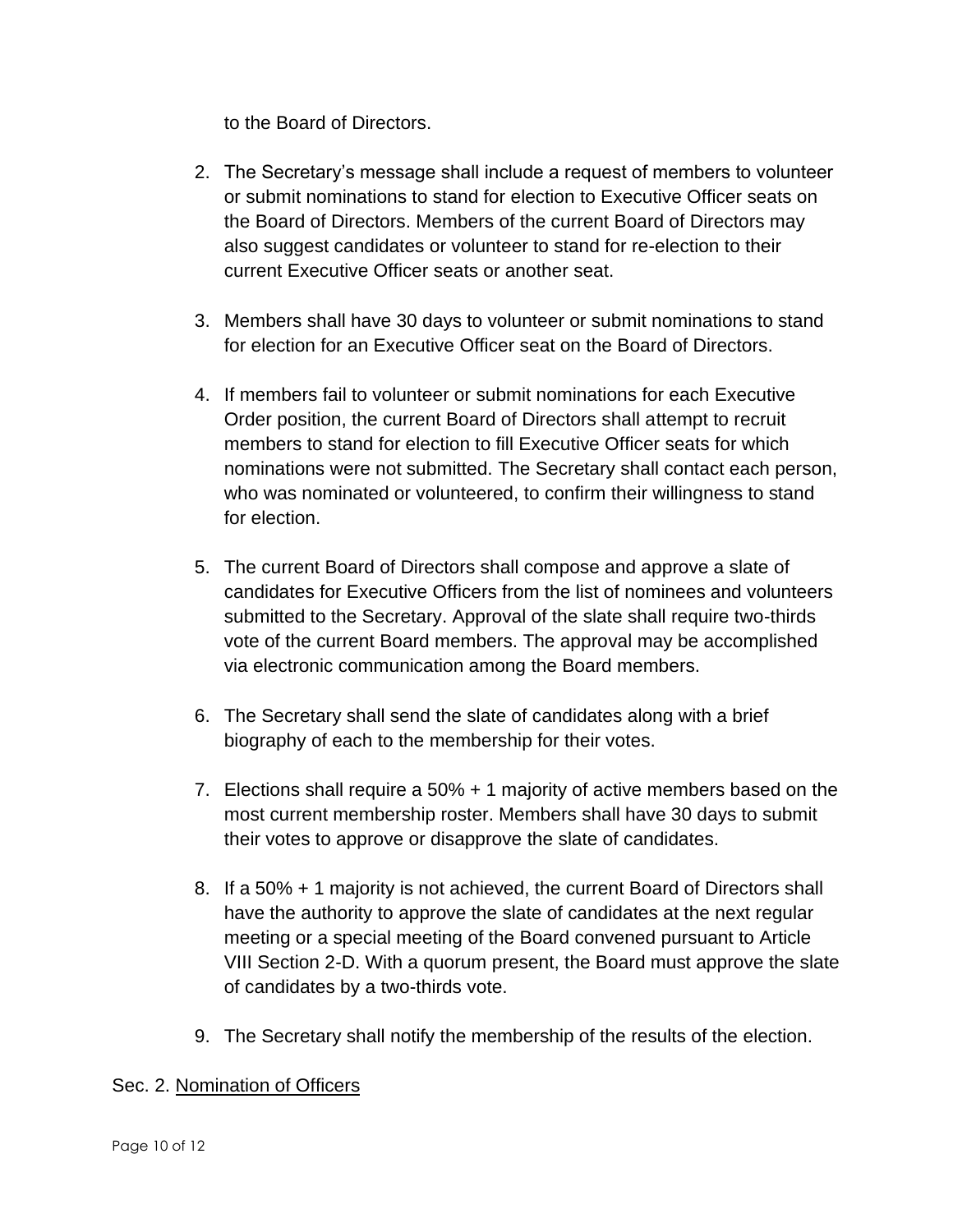The nomination, with the consent of the nominee, may be submitted to the Secretary in writing or presented from the floor during the annual meeting.

#### Sec. 3. Order of Elections

The election of officers and regional coalition representatives shall precede the appointment of at-large members and take place in the following sequence: President, Vice President, Treasurer, and Secretary. Appointment of at-large members shall be approved by a majority vote of the Officers and regional coalition representatives.

#### Sec. 4. Qualifications of Voting Members

Fulfill requirements of full membership as stated in the by-laws.

## **ARTICLE VIII – MEETINGS AND QUORUMS**

#### Sec. 1. Place of Meetings

Meetings of the members shall be held at an appropriate and convenient location designed for that purpose from time to time by the Board of Directors.

### Sec. 2. Meetings

- A. The members shall meet annually at such a time and place as determined by the Board of Directors.
- B. Members are to be given written notice 60 days prior to the designated date.
- C. At the annual meeting, members shall elect the Association's Board of Directors. Each voting member may cast one (1) vote for each vacancy. Voting shall be held by ballot and a majority of the votes cast shall be necessary for election. When there is but one nominee for office, the vote may be taken by voice.
- D. Special meetings of the membership may be called at the discretion of the Board of Directors with the majority of directors voting for such a meeting or with 33% of the voting members requesting a meeting.

# **ARTICLE IX – PROCEDURE**

### Sec. 1 Amendment of By-Laws